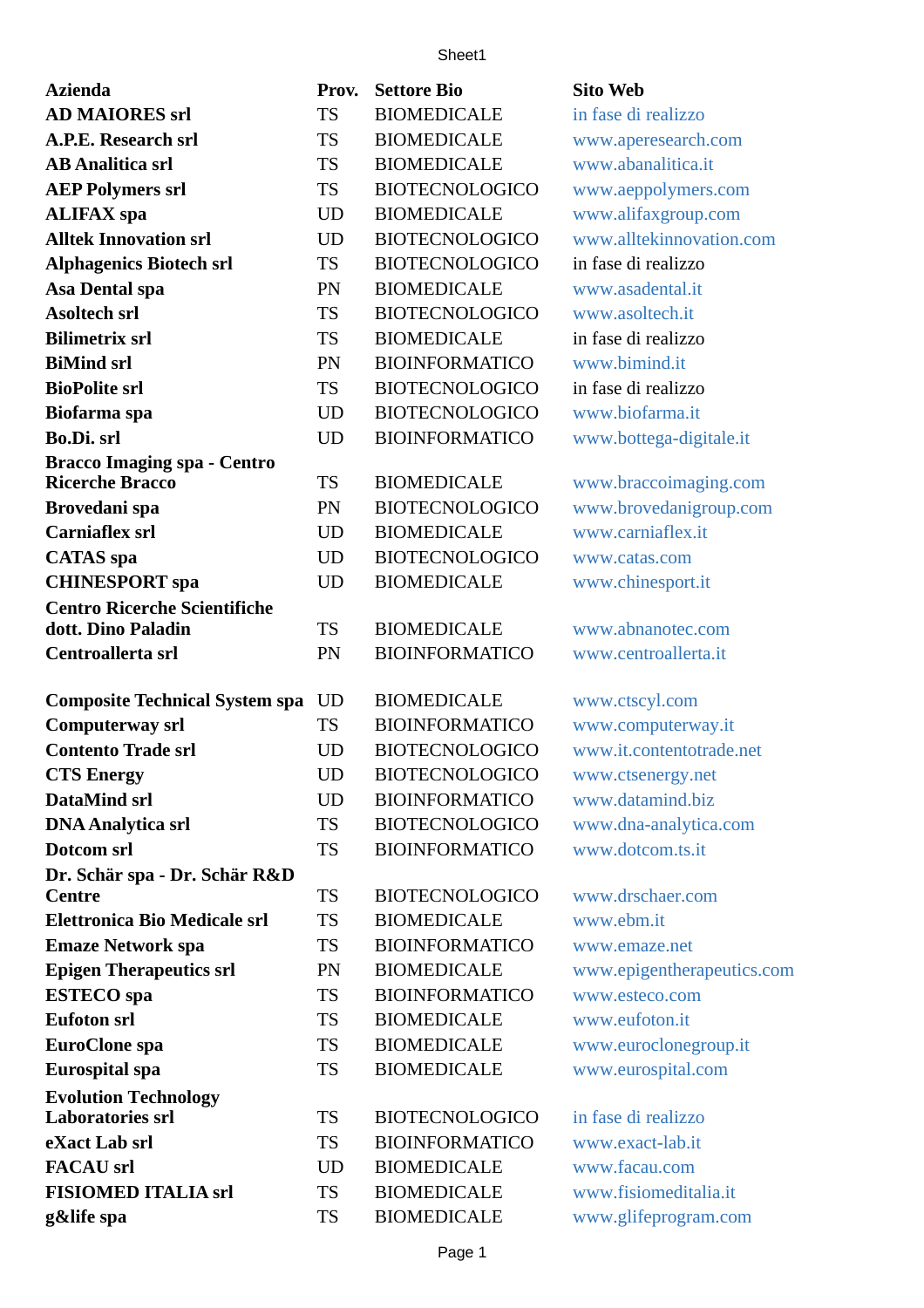## Sheet1

| <b>GEASS</b> srl                          | <b>UD</b> | <b>BIOMEDICALE</b>    | www.geass.it              |
|-------------------------------------------|-----------|-----------------------|---------------------------|
| <b>Genefinity srl</b>                     | <b>TS</b> | <b>BIOMEDICALE</b>    | www.genefinity.com        |
| <b>Geneticlab srl</b>                     | PN        | <b>BIOMEDICALE</b>    | www.geneticlab.it         |
| <b>Genexyx srl</b>                        | <b>TS</b> | <b>BIOINFORMATICO</b> | www.genexyx.com           |
| <b>Geniuschoice srl</b>                   | <b>TS</b> | <b>BIOINFORMATICO</b> | www.geniuschoice.it       |
| <b>Glance Vision Technologies srl</b>     | <b>TS</b> | <b>BIOINFORMATICO</b> | www.gvt.it                |
| <b>Halo Industry spa</b>                  | <b>UD</b> | <b>BIOTECNOLOGICO</b> | in fase di realizzo       |
| <b>Harlan Laboratories srl</b>            | UD        | <b>BIOMEDICALE</b>    | www.harlan.com            |
| <b>Health Robotics srl</b>                | <b>TS</b> | <b>BIOMEDICALE</b>    | www.health-robotics.com   |
| <b>Hitt srl</b>                           | PN        | <b>BIOMEDICALE</b>    | www.hmedical.it           |
| <b>IGA Technology Services srl</b>        | <b>UD</b> | <b>BIOMEDICALE</b>    | www.igatechnology.com     |
| <b>INSIEL MERCATO spa</b>                 | <b>TS</b> | <b>BIOINFORMATICO</b> | www.insielmercato.it      |
| <b>Istituto di Ricerca Protos</b>         | <b>TS</b> | <b>BIOMEDICALE</b>    | www.protos-institute.org  |
| Janousek spa                              | <b>TS</b> | <b>BIOTECNOLOGICO</b> | www.janousek.com          |
| Laboratori Turval Italia srl              | <b>UD</b> | <b>BIOTECNOLOGICO</b> | www.turval.com            |
| <b>LIDIO POIAN srl</b>                    | GO        | <b>BIOMEDICALE</b>    | www.lidiopoian.com        |
| <b>LIMA Corporate spa</b>                 | <b>UD</b> | <b>BIOMEDICALE</b>    | www.limacorporate.com     |
| Logic srl                                 | <b>TS</b> | <b>BIOMEDICALE</b>    | www.logic-medical.com     |
|                                           |           |                       |                           |
| <b>Mathitech Engineering Group srl TS</b> |           | <b>BIOMEDICALE</b>    | www.mathitech.com         |
| <b>MEDarchiver srl</b>                    | <b>TS</b> | <b>BIOINFORMATICO</b> | www.medarchiver.com       |
| <b>Medesy srl</b>                         | PN        | <b>BIOMEDICALE</b>    | www.medesy.it             |
| Medigenia srl                             | GO        | <b>BIOMEDICALE</b>    | www.medigenia.com         |
| <b>Medishare srl</b>                      | GO        | <b>BIOMEDICALE</b>    | www.medi-share.it         |
| MetLab srl                                | <b>UD</b> | <b>BIOTECNOLOGICO</b> | www.gp-group.it/metlab/it |
| <b>Molino Moras srl</b>                   | <b>UD</b> | <b>BIOTECNOLOGICO</b> | www.molinomoras.it        |
| <b>MRIT</b> srl                           | <b>TS</b> | <b>BIOTECNOLOGICO</b> | www.mritlab.com           |
| <b>Nealys srl</b>                         | <b>TS</b> | <b>BIOMEDICALE</b>    | www.nealys.com            |
| <b>Next Sight srl</b>                     | PN        | <b>BIOMEDICALE</b>    | www.nextsight.info        |
| <b>NORD EST Group srl</b>                 | <b>TS</b> | <b>BIOMEDICALE</b>    | in fase di realizzo       |
| <b>NRE Research srl</b>                   | <b>TS</b> | <b>BIOTECNOLOGICO</b> | www.NREresearch.com       |
| <b>Nutrigene srl</b>                      | UD        | <b>BIOTECNOLOGICO</b> | www.nutrigenefood.com     |
| <b>O3 Enterprise srl</b>                  | <b>TS</b> | <b>BIOMEDICALE</b>    | www.o3enterprise.eu       |
| <b>OLTREMARE</b> srl                      | <b>UD</b> | <b>BIOINFORMATICO</b> | www.oltremare.net         |
| <b>PARKscreen srl</b>                     | TS        | <b>BIOMEDICALE</b>    | in fase di realizzo       |
| Pharmadiagen srl                          | PN        | <b>BIOMEDICALE</b>    | www.pharmadiagen.net      |
| Plan 1 Health srl                         | <b>UD</b> | <b>BIOMEDICALE</b>    | www.p1h.it                |
| Plus srl                                  | TS        | <b>BIOINFORMATICO</b> | www.plusolution.it        |
| Premek Hi Tech srl                        | PN        | <b>BIOMEDICALE</b>    | www.premek.it             |
| <b>Promeditec srl</b>                     | <b>TS</b> | <b>BIOINFORMATICO</b> | www.promeditec.it         |
| Proxenia srl                              | <b>TS</b> | <b>BIOTECNOLOGICO</b> | www.proxenia.eu           |
| QSM & Health srl                          | <b>TS</b> | <b>BIOMEDICALE</b>    | www.qsmeu.com             |
| Radiologia Carnica srl                    | <b>UD</b> | <b>BIOMEDICALE</b>    | www.radiologiacarnica.it  |
| <b>RDS Nordest srl</b>                    | UD        | <b>BIOINFORMATICO</b> | www.rds-nordest.it        |
| Riccesi spa                               | <b>TS</b> | <b>BIOTECNOLOGICO</b> | www.riccesi.it            |
| Rosandra srl                              | <b>TS</b> | <b>BIOTECNOLOGICO</b> | www.rosandra.it           |